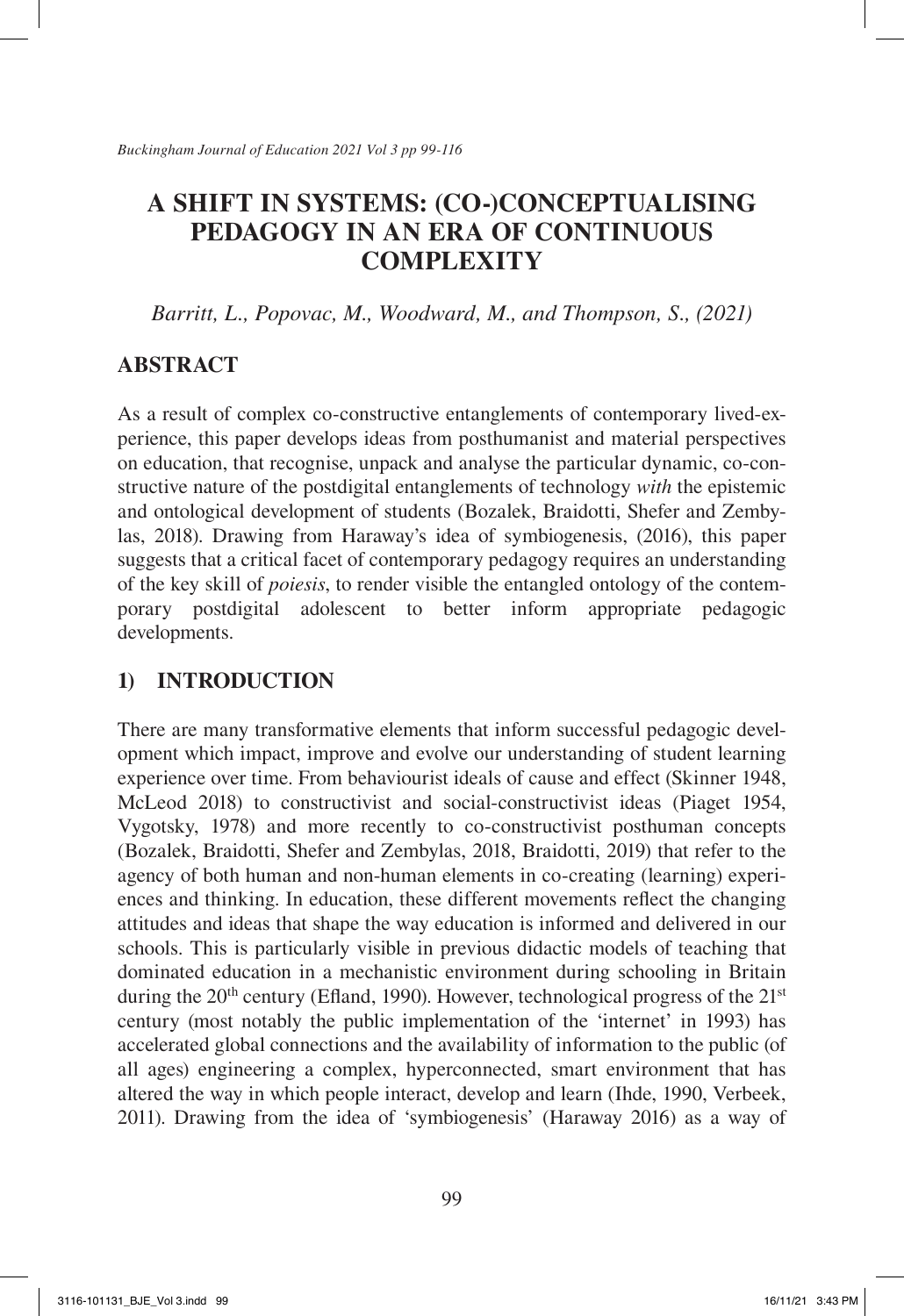situating an understanding of our relationship to this rapid socio-technical evolution, this article considers how pedagogy might evolve to better facilitate adolescent learning at such a time.

## **2) POSTDIGITAL ADOLESCENT LIFEWORLDS: TANGLED BECOMINGS AND TEENAGE ANGST**

Contemporary curricula urgently needs to reconsider the distribution of *epistemic responsibilities* (Simon in Floridi, 2015) if it is to develop an appropriate means to for children and adolescents to learn how to navigate contemporary environments which are increasingly unstable (Tønnessen 2018, 2009, Page 2009), unpredictable, hyperconnected and highly complex. Research has shown that young people do not perceive online and offline living, but rather a blended hybrid space where life-lived materialises between analogue and digital spaces (Beavis, 2013). As young people have become more recognised as 'consumers of goods and educational devices' in the twentieth century (McGregor, 2013, p. 3), attention on both the relationship they have with digital-media and the manipulation of their agency have sparked focus from a range of fields such as advertising, sociology, psychology and education (McGregor, 2013). The grouping of generations has also sought to impact mass-perceptions of how the youth appear to live their lives. For example, Gen Y (1980–2000) are often understood to be 'overly pampered, "tech savvy", narcissistic [and] ambitious', whereas Gen Z (2000 onwards) were the first generation born into 'a world of unprecedented communicative technology' (McGregor, 2013, p. 3). This rapid technological development has had a profound effect on the way teenagers appropriate objects, spaces and things in their lives, and schools have found it difficult to develop pedagogy in parallel to facilitate appropriate support with these technological changes (Beavis, 2013). This has led to escalation in disaffection and disengagement from students in many schools, in addition to an increase in anxiety and depression among teenagers which is now at an all-time high (Twenge, J., 2020). Previous education reforms have failed to fully understand this complex issue (Ofsted 2018 'knowledge rich curriculum', Donaldson 2015, Smith 2013) focusing instead on educational solutions to superficial questions, rather than focusing on deeper entanglements that co-construct the onto-epistemological issues that teenagers are facing. There is a distinct lack of skills-teaching in schools concerning the understanding and analysis of contemporary complexity and social phenomena, which has been highlighted further by the challenging shift to online delivery for many schools during the COVID19 pandemic and its impact on 'lost learning'. Education correspondent Hazell, (2021) quotes Ofsted boss Amanda Spielman who states;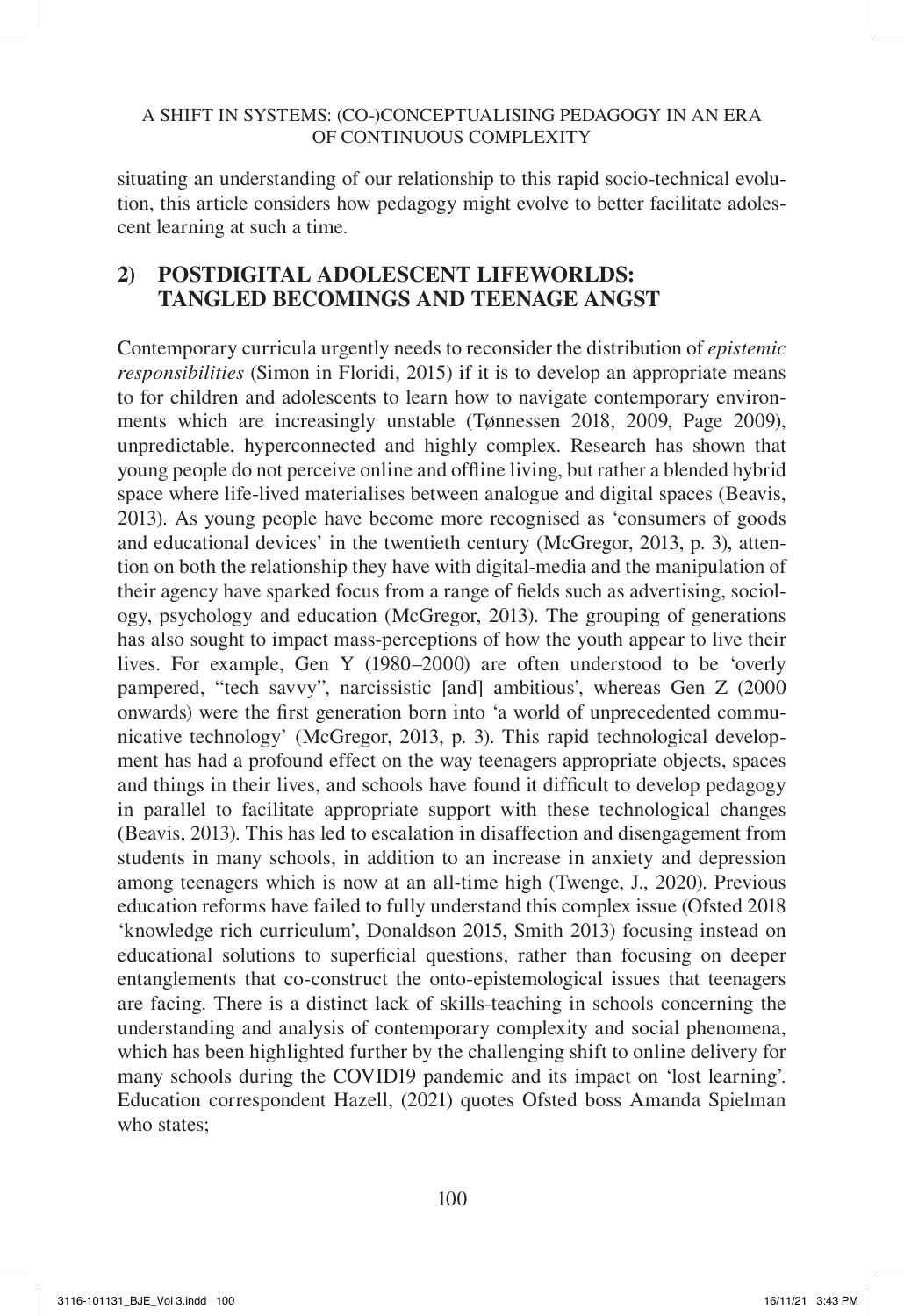".. the extent that children have catching up to do, most of that will happen in the normal classroom with the normal teacher… much of the recovery work over the next year, two years, three years will be about making sure that the children who have come adrift for whatever reason get the extra help they need to bring them back into the range of that normal teaching so that they get the full benefit from all aspects of school education".

Despite being part of technologically hyperconnected (Floridi 2015) global community (Bozalek, Braidotti, Shefer and Zembylas, 2018), where circles of influence extend to a global reach and the touch of button, it would appear that pedagogic methods and philosophies have not yet made the appropriate shift. It is evident that although there have been developments with online pedagogies (Sharples et al. 2015), these pedagogic principles have not fully considered the means by which young people use digital communication and have failed to account for the 'digital-divide' which was highlighted further during the COVID19 pandemic. An interesting element highlighted by Sharples et al. (2015) was the growing development of incidental learning, where learning is not lead by the teacher but rather occurs in an unpredicted manner via a digital device such as a smart phone. 'Embodied learning' is also discussed in the development of *innovative pedagogies* (Sharples et al., 2015). However, this discussion remains rather superficial in its reference to the dualisms of body/mind engagement in learning, and would benefit from further developments from the philosophies that dissolve this dualism (such as phenomenology), where knowledge-making processes are enacted and embodied in a holistic mode of synthesis, using engagement to *situate learning* rather than 'to support the learning process' (Sharples et al 2015, p5).

It is important to consider that although the youth are often seen as 'tech savvy', the 'digital divide' (Samuelsson & Olsson, 2014) has led to greater disparity between socio-economic comprehensions of what it means to be a participant in school. Despite growing up in a highly technological era, some students have limited access to some technological tools. However, these technologies are still dominant agencies in the contemporary environment, even if their influence is entangled in an intersectional perpetude (bell hooks, 2000) - what some people do not have access to, influences how they understand themselves and their co-constructed reality. This in turn perpetuates how we understand, recognise and label our social and cultural hierarchies and developments. A need for socially just pedagogies is not just vital during such technological globally-connected times, but a productive ally in developing awareness of our (co-constructed) paradigms and how they preserve thinking for future generations – an awareness of the stories that have been lost due to cultural perpetuity. Through technology and education,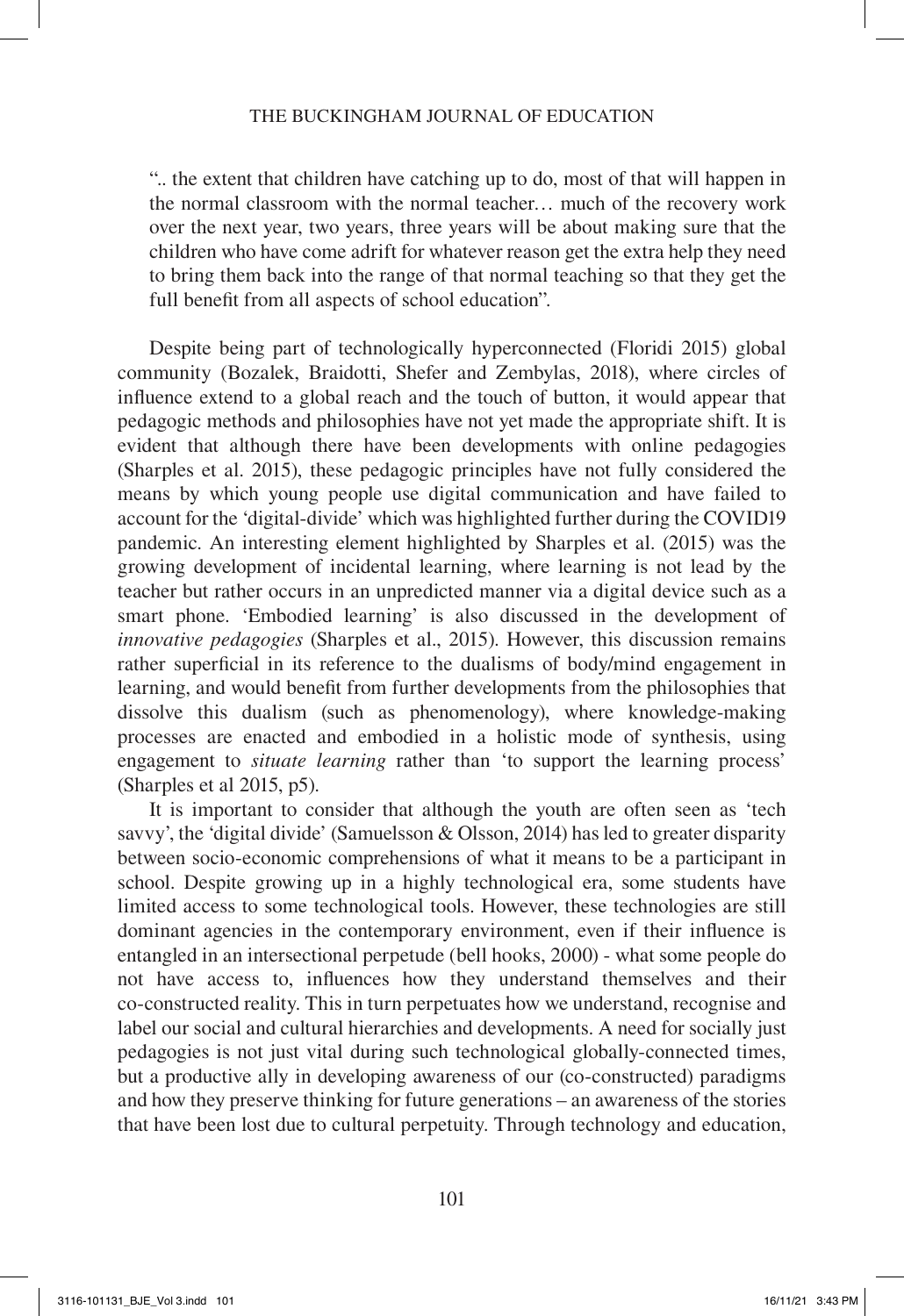our students have the opportunity to develop deeper comprehension of the multiplex of realities that entangle contemporary knowledge. Education is a tool by which we can begin to shed light on this rapid exposure of globally entangled ontologies that the youth interact with daily.

For contemporary curricula in a highly complex hyperconnected era, the basis of information and knowledge needs to be understood and (re)considered at both a macroscopic and microscopic level, as both feed into and dramatically impact the rapid fluctuating changes in socio-technical lived-experiences of individuals. These practices are intertwined and distributed, referred to as 'socio-technical epistemic practices…' (Simon, J. in Floridi, 2015, p 146) as they shape and develop thinking influenced by *multiple agencies* (human and non-human) including an array of productive infrastructures and technologies. It is important that we (re) consider the epistemic processes and responsibilities promoted by curricula and pedagogies (Bozalek, Braidotti, Shefer and Zembylas, 2018) as this needs to consider the productive entanglements of contemporary social phenomena and how they shape and develop thinking in students. This expanding notion of influence is reflected in our students who are at once community-minded open and accepting, whilst simultaneously coping with an evolutionary emergence of a new technoetic-becoming. Their lived-experience is lived across differing spaces and time-zones as they transact with physical and digital spaces on a microsecond basis, which means that their ontological development (when they respond or act in relation to any space) is rendered visible to both a local and global audience of differing demands, beliefs and values. This exchange leaves them vulnerable through interactions with complex, distributed power systems, which weave stands of influence (and manipulation) into this *bio-digital becoming*. This becoming is susceptible to alienation, abuse and reproach from multiple modalities, spaces and time-zones. It is imperative that we support students in better comprehending these discursive formations (shaped by subtle but powerful nuances from both human and non-human influences) and how they productively co-construct formation of mind, thinking and becoming. In studies on distributed powerrelations (developed from Foucault's work on the relationship between power and knowledge) it can be understood that;

'…power is vested in the practices of collectivities (discursive formations) that determine what counts as legitimate evidence and acceptable forms of arguments through so-called regimes of truth. How is rational discourse possible if invisible regimes of truth govern its agenda and procedures…?'

> (Mingers and Willcocks, 2004 p208 referring to studies by Foucault and Habermas)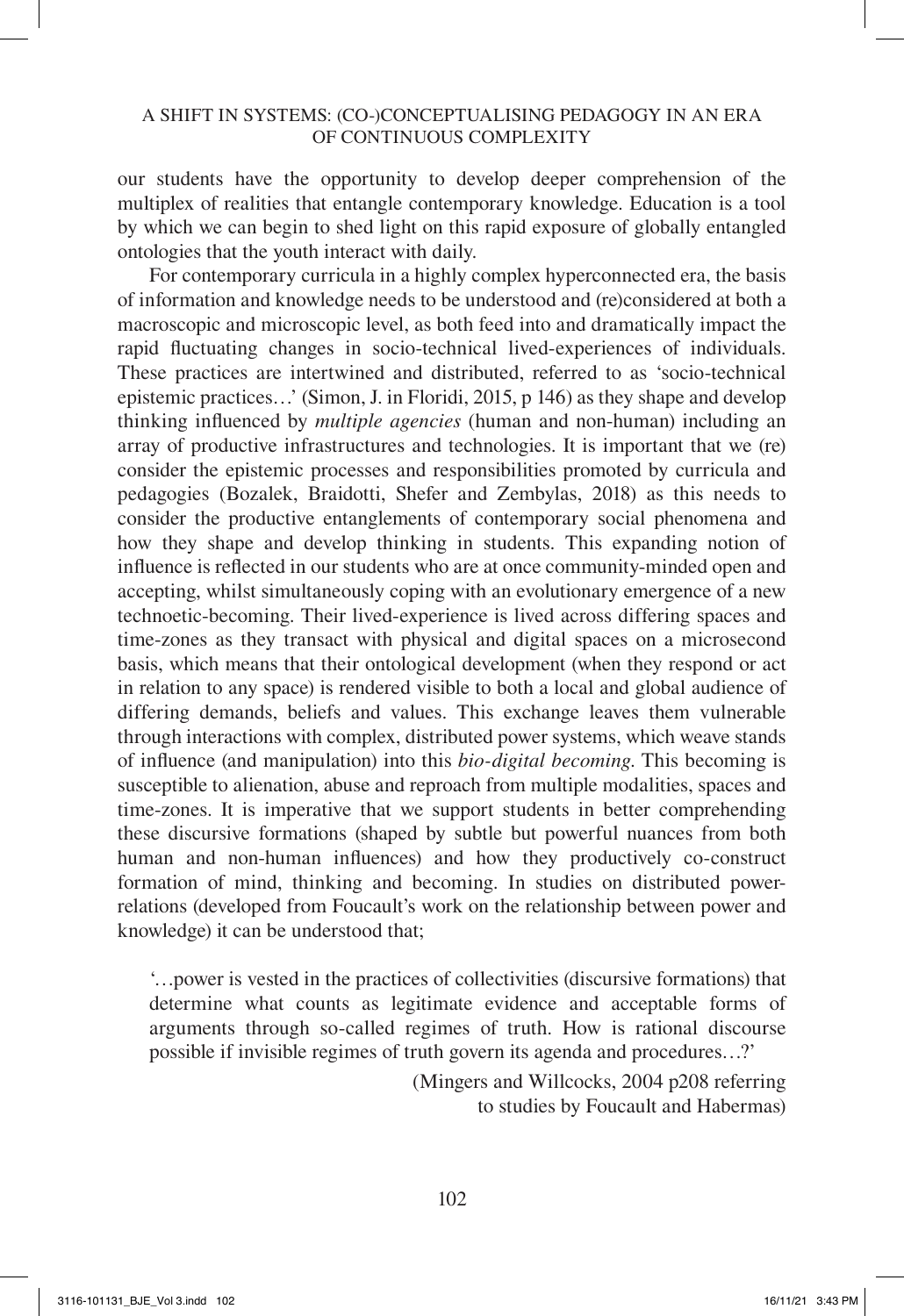Rather than reprimand students for their relationship with technological tools (mobile phone bans in schools for example), in favour of a means of comprehension that we are more familiar with based on previous understandings of what is 'appropriate' in terms of out-dated analogue-only interactions. Perhaps our role, as teachers and educators, is to help adolescents to negotiate a moment of transition into an accelerated lifeworld of which they are *becoming-with* (Haraway 2016). This lifeworld is always susceptible to the timely modifications and subtle semiotics that demark each era, but at any given instant highlight a given set of social, cultural, personal and ecological values. The transient ontology of adolescents is radically (re)forming due to rapid instabilities of contemporary socio-technical fluctuations (such as availability of information, social phenomena and global-culture) that co-construct this interesting and timely lifeworld in an information-saturated, globally-connected era. Pedagogy needs to develop more purposefully so that it can assist in a more holistic comprehension of the entanglements of such an era.

Mingers and Willcocks, (2004) argue that;

'The lifeworld concept has some interesting implications for [Information Systems] research…because it is a prerequisite for introducing Habermas's concern that the success-oriented, teleological, societal macro systems of the economy (consisting of markets and money) and government (public systems of administrative power) could overpower ('colonize') the lifeworld… [Information Suystems] could become accessories to certain social tendencies that undermine the resources of the lifeworld, making agreement-oriented communicative action more difficult, thereby producing a consensus deficit in modern societies'

(Mingers and Willcocks, 2004 p197)

With radical rises in anxiety and depression amongst adolescents and clear 'ontological crisis' due to constant change and rapid ontological shifts (Luke and Luke 2001, Tønnessen 2003, 2009), there needs to be alternative methods of abstraction deployed that can better render visible the fluctuating and emergent constructs that form the fragile distributed lifeworlds of contemporary adolescents, so that these issues may be addressed and better understood. The acceleration and evolving use of 'Phatic Technologies' (Wang, Tucker & Haines, 2012) highlight the need to better comprehend the influence this is having on how young people consume and have *agency* with these productive social technologies, and how it is changing their thinking, including conception of what social behaviour and interaction means to them. The separation of public and private life have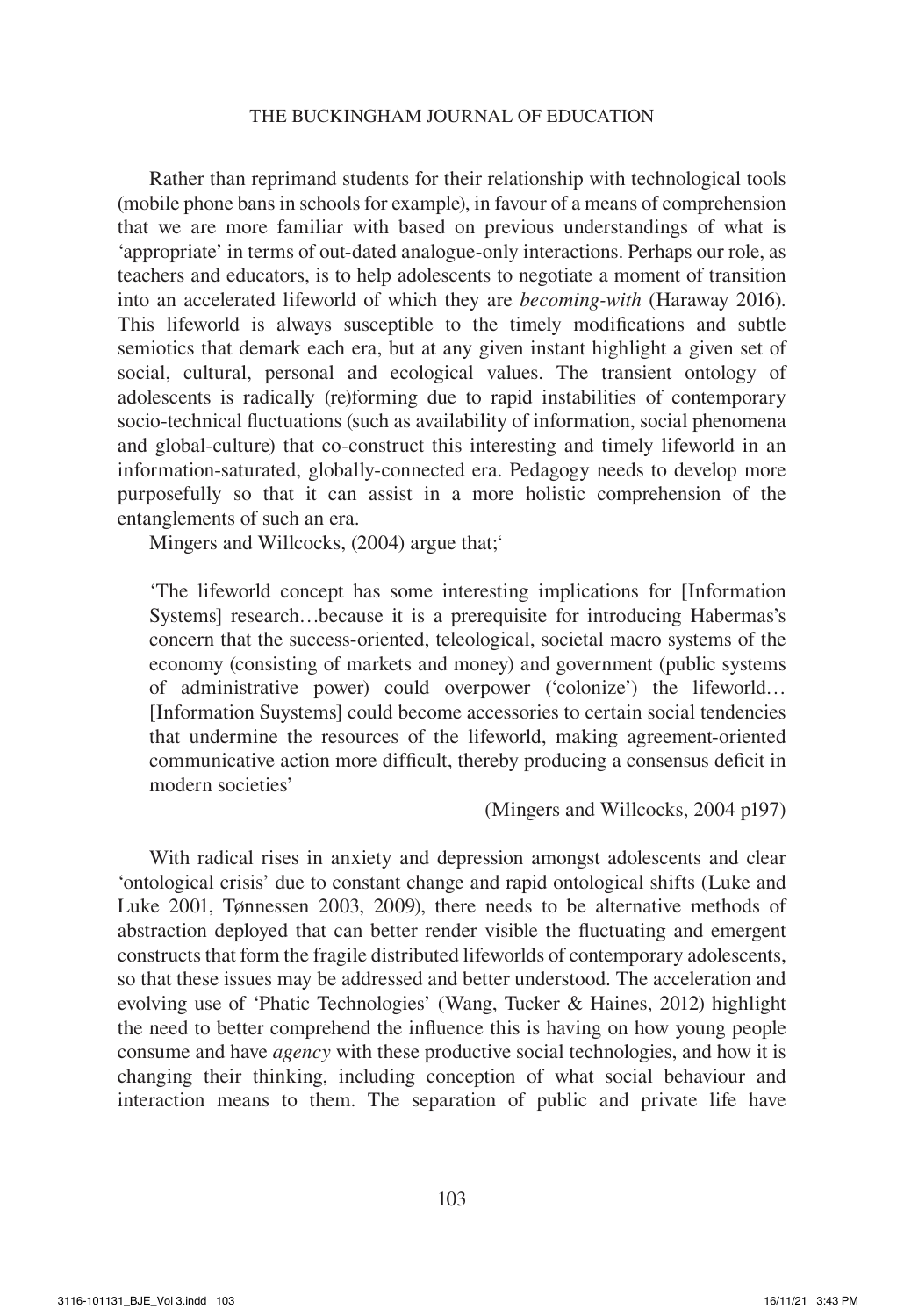transformed and developed across hybrid spaces where separations have become blurred and boundaries confused. The use of technologies re-embeds us in a web of social (power) relations – a layering of communication and relationshipbuilding, as well as distributed co-constructive practices of knowing, beliefs and semiotics. This is an entangled relationship that emerges between the producers, users and non-users of these technologies, which begins to shape the ontoepistemic developments of each individual as they enact their (co-constructed) ideas, values and behaviours in the world. Phatic technologies (Wang, Tucker  $\&$ Haines, 2012), for example Facebook, TikTok, eBay, Amazon, have become deeply embedded in our daily lives and need to be considered in relation to contemporary pedagogic methods. Let us think for a moment about the tangled lives of adolescents that we teach. How do these young people's lifeworlds entangle amongst and with other lifeworlds? What constantly influences and co-constructs their sympoiesis and symbiogenesis (Haraway 2016)? How can this inform how we teach and develop thinking-with these timely entanglements to facilitate learning?

## **3) LIFEWORLDS: THE DYNAMIC, MULTIMODAL STRUCTURE OF OUR STUDENTS**

Students are shaped by an uncountable number of human, biological, technological and environmental influences contingent on time of day, situation, health, wealth, mood. These elements or assemblages of experience shape and frame how experience is understood and lived by an individual, as all experience is individually *affect-framed* and *situated*, thus developing the progressive reality as it unfolds for each student. In turn, each individual does not remain isolated, but rather interacts or co-acts to influence others through conversations and interactions with other people, places and things (Ingold, 2000, Harraway 2016, Braidotti 2019). A clear shift in educational comprehension is needed to better understand this complex meshwork of teenage agency that shapes and co-forms the thinking and ontology of our students.

## **3.1) Martha Muchow: The world lived by the child/ adolescent**

In order to understand this lived-world, it is useful to consider how a lifeworld model has been previously applied to young people. It is appropriate to understand that a lifeworld informed understanding of both older children and young adolescents is not new, as can be understood by the previous less-known work of the German child psychologist Martha Muchow (1892–1933). However, by looking at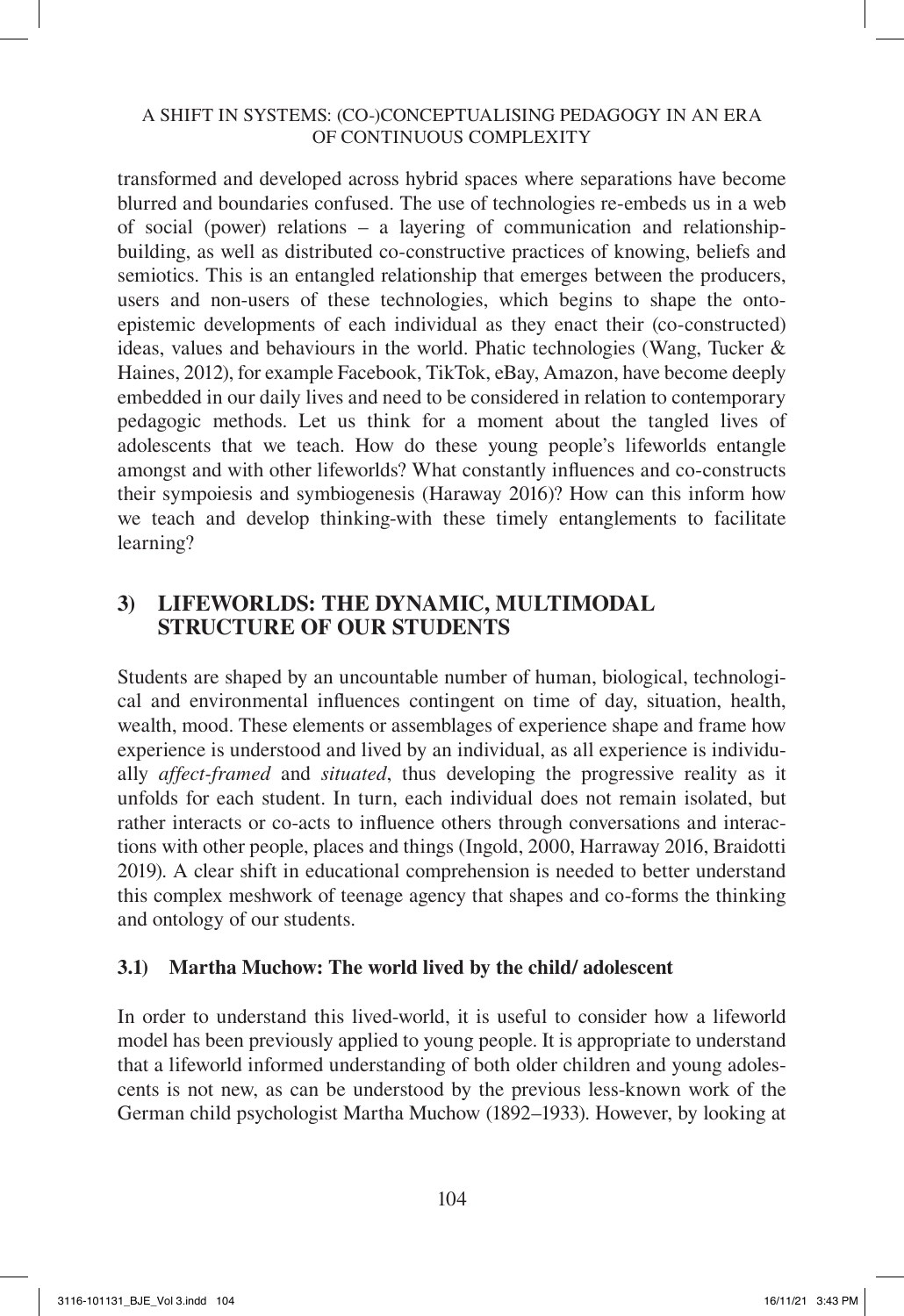how Muchow's study has informed an understanding of human-lifeworlds, particularly those on the boundary between child and adolescent, it can provide an insight into how this idea could be conceptualised in future case studies with adolescents.

In her phenomenological study, "The Life Space of the Urban Child (1935)", Muchow focused on the lived-worlds (realities) of children and young adolescents and considered how these young people (as actors) appropriate their city environment (Mey & Gunther 2015). The study was one of the first of its' kind and drew inspiration from the work of von Uexkull in relation his lifeworld theory (1909) (which will be discussed later in this article) but considered human lifeworlds as lived by 109 children and young adolescents (both sexes), aged 9–14 living in Hamburg during 1927–1932. Muchow wanted to focus on the conceptual matrix of the urban young person to better comprehend their actions in relation to their cognition of their environment.

She used an approach that considered (inter)relations (and interactions) between young person and environment. This is understood in relation to the relationships children and young adolescents have with others and how this determines their reactions and action responses. Her study investigated the emergence of the world (in relation to their developing lifeworld and the *tone(s)* this generates) not only as it is experienced by the child or young adolescent (subjectively) or in a purely physical and concrete relational manner (objectively), but also as the young person lives his world (from a developmental and cultural psychological perspective).

The study began with the intention to illustrate;

'…how the city – as a particular world- is able to influence and shape the young people who live in it…[however]…the more the person-world relationship was rationalized in fundamental new manners, the more evident it became that, in the child-city relationship, it is not the world of the city that "only enters in contact with the person (child) through a subsequent convergence'…Rather, the world 'lived' by the urban child, as is the case with any 'lived world', is a particular life that takes place between person and world' Muchow and Muchow (in Mey & Gunther 2015 p. 63).

In the study, the participants were asked to mark on a map, the places they frequented such as residence, schools, swimming pools, youth clubs etc. and to colour all streets and places they know very well in blue and the streets and places they know less well in red. Muchow found great difficulty in truly understanding how the young people lived through their own lifeworlds, as she was very aware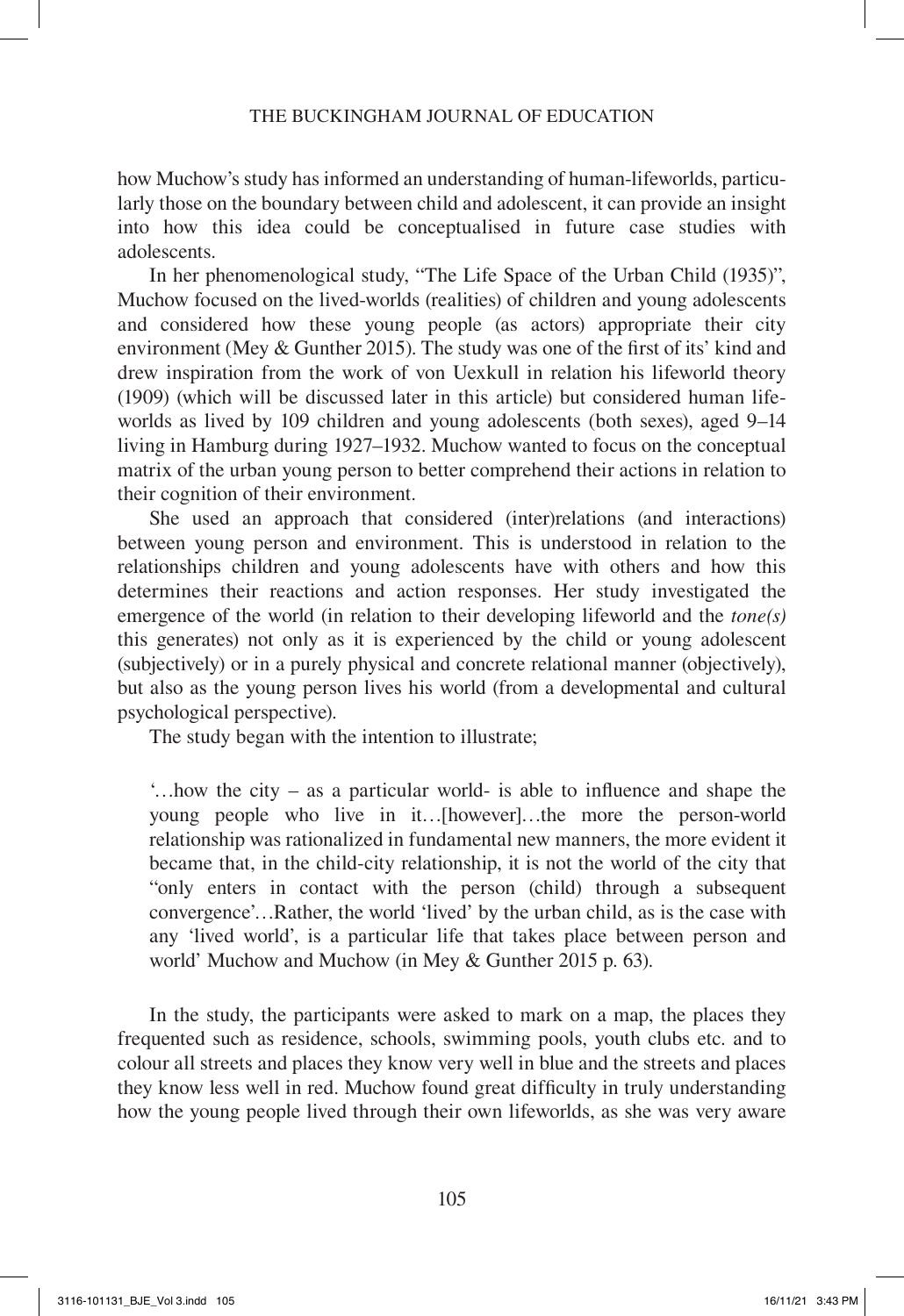that everything she analysed was understood through her own lifeworld. She was very conscious of this issue as the difficulty in this was not translating their geographical knowledge onto a picture of a map;

'but rather having the streets they know present in their mind at the moment of the research…to go through that space in their imagination, and then transfer that image to the map' Muchow and Muchow (in Mey & Gunther 2015 p68).

Muchow wanted to be as transparent as possible in understanding the realities of the young people as they see and understand it themselves and this '… 'lived world' could be very different depending on the structure of the person who live this world… [making it]…necessary to turn to the then-current studies of the 'person' and to investigating the 'personal world' Muchow and Muchow (in Mey & Gunther 2015 p65).

### **3.2) The conflicting life-worlds of young people and adults: Loading dock (Muchow Case study 1935)**

Muchow analysed the differences between the driving factors and focus points of the action worlds in young people and how this was very different to the driving factors and focus points of adults (Mey & Gunther 2015). In her study, she considered different environments within the local area and how these were interpreted into the lifeworlds of both the young person and adult. Muchow understood that these locations appeared different as most adults did not acknowledge the active environments that the young people held as important places of various *action.*

An example drawn on from Muchow, is the Loading Dock. This area of action was frequented by 99/100 adults who focused only on the path ahead rather than the place itself and the objects it held. The adults did not actively engage with the loading dock beyond a *glance*, as they remained focused on their route through it, meaning that it did not appear to affect or evoke response from most of the passing adults. The parking lot had become part of the adult 'surroundings' but not their 'environment' (Mey & Gunther 2015 p 96). The adult focus remained fixed upon its pre-defined action and purpose – a place where other adults enacted their specific duties such as emptying bins and off-loading packages from the ships.

The loading dock '…although characterized initially as "made by adults for adults", is not very present for most of them, with only a few more or less integrating the site into their specific world. The site is only seldom used in a place-specific manner'

(Mey & Gunther 2015 p 97).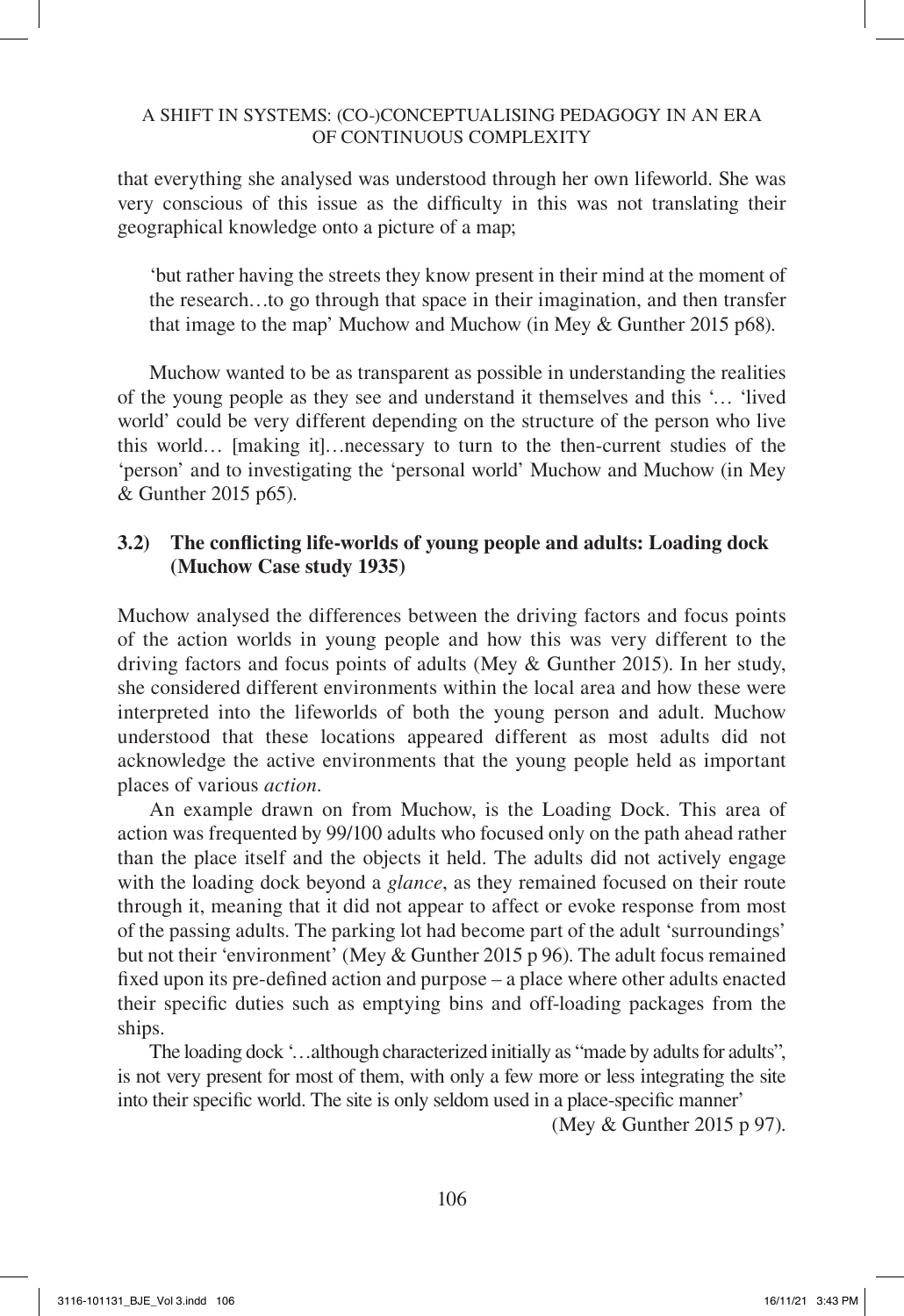In contrast to this, in the world of the young person, the loading dock *became* something very different. Muchow highlights that, 'The loading dock means as much to the children as little as it means to adults' (Mey & Gunther 2015 p 97). The young people whom engage with the location were twenty times higher than that of the adults and they also behaved in very different ways. This highlights that the abstraction process can be much more *extreme* and visible in young people, who imagine objects and places to become completely different things that can facilitate and reflect the *tone* of their progressive lifeworlds. This highlights how the stability of this 'world' differs between adults and young people and how surroundings become part of the environment of a lifeworld. As a young person matures he/she learns the cultural codification of objects and spaces, in addition to the cultivation of their own individual and colloquial semiotic filter. This is particularly important if we consider adolescence, as the development at this biological period begins to have a stronger influence from peers and risk-taking behaviours increase. It is important to consider that

'…we [are]… not dealing with the three-dimensional mathematical space that epistemologically is the basis for all possible knowledge. "Space" was conceptualized as a concrete space 'wherein' we exist, and especially 'wherein' …dwellers exist, that is…[their]… space' (Mey & Gunther 2015 140–141). The structure of the young person's lifeworld does not depend on the views or 'facts' of adults (Mey & Gunther 2015), but is highly informed by the influences of entanglements and their maturity at each age.

### **3.3) Analysing the lifeworld model: Abstraction through Jakob von Uexkull**

Uexküll (1909) made it possible to 'reality as actively lived', through dynamic evolving perceptual 'lifeworlds' (Uexküll, O'Neill, Sagan, & Winthrop-Young 2010, Buchanan 2008). The lifeworld model went *beyond* representation and through a process of phenomenological abstraction, rendered visible individual and species perception of their own 'reality'. Uexküll's bio-philosophical model went further than Husserl to explore and engage with the symbiosis between environment and the subjective world of the species or individual, dissolving dualistic separations into holistic models of *dynamic* perception and action (Buchanan 2008). For Uexküll, the isolation of objects for study by science during the early twentieth century created an incomplete mode of understanding and he found flaws with the Darwinian concept of natural selection as a sufficient explanation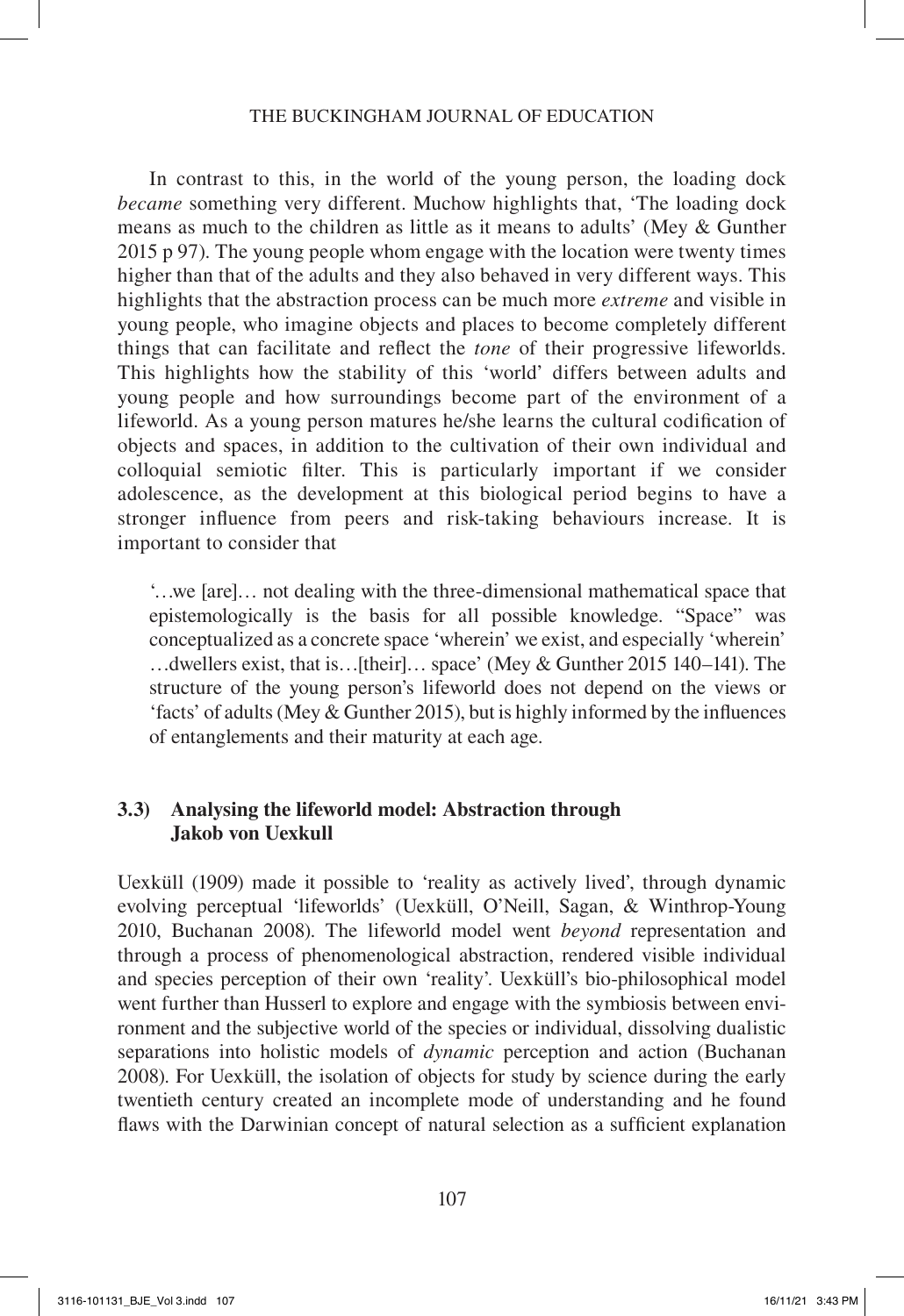for our comprehension of species and their development (Uexküll, O'Neill, Sagan, & Winthrop-Young 2010). An important departure from the dominant objective, neutral and universal understandings of 'reality', towards a more distributed, ecological and progressive comprehension. In Uexküll's model, the reality of the individual being does not remain fixed, but rather continuously develops in relation to the 'inter-*actions*' and inter-*reactions* which co-form and re-form individual lived-reality.

### **3.4) Tone in the lifeworld: affect-framing and situating experience**

For Uexküll, the lifeworld of an individual occupies a specific *tone* that develops (and continues to develop) differently for each individual being. When discussing *tone* Uexküll provides an example of how an oak tree might vary in the lifeworlds of those which perceive it. Tone is an interesting aspect to consider, as our inter-ractions and inter-reactions with any object, place or thing, can be very different depending on the factors that entangle and drive our tone, with tone being the drive or framing of *how* we perceive each situation, object or person. Uexküll proposed that dependent on their biological structure, species and individuals focus upon specific environmental features (perception-markers) *and their response to that focus (effect-marks*) which connect creating a *Functional Cycle (*Uexküll, O'Neill, Sagan, & Winthrop-Young 2010). This Functional Cycle, is driven not only by perception but also action, creating a tone in which an individual dwells. To better comprehend how the tone of a lifeworld drives forward behaviour and reality of an individual, Uexküll (2010) gives an example of an oak tree and how it appears different in different lifeworlds, depending on the *tone* and assemblage of the constructs that co-create each functional cycle and therefore each lifeworld. The object (oak tree) appears differently in the lifeworld of the forester who must consider which parts would be best to fell, ignoring other aspects of the oak tree which are dominant focus points for other lifeworlds. To the child, the oak tree resembles a human face and it quickly becomes 'a dangerous demon' in a magical environment. To the fox, the oak tree becomes 'protection' as it burrows into the roots. Uexküll (2010) suggests that the oak tree takes on different *perception-markers* - a process of phenomenological reduction - in different minds, altering the way in which it is perceived and interacted with. Each perceptive-marker works in accordance with a specific effect-mark (action). However, Uexküll emphasises that this cycle occurs symbiotically between perception and action.

'In the hundred different environments of its inhabitants, the oak plays an ever-changing role as object, sometimes with some parts, sometimes with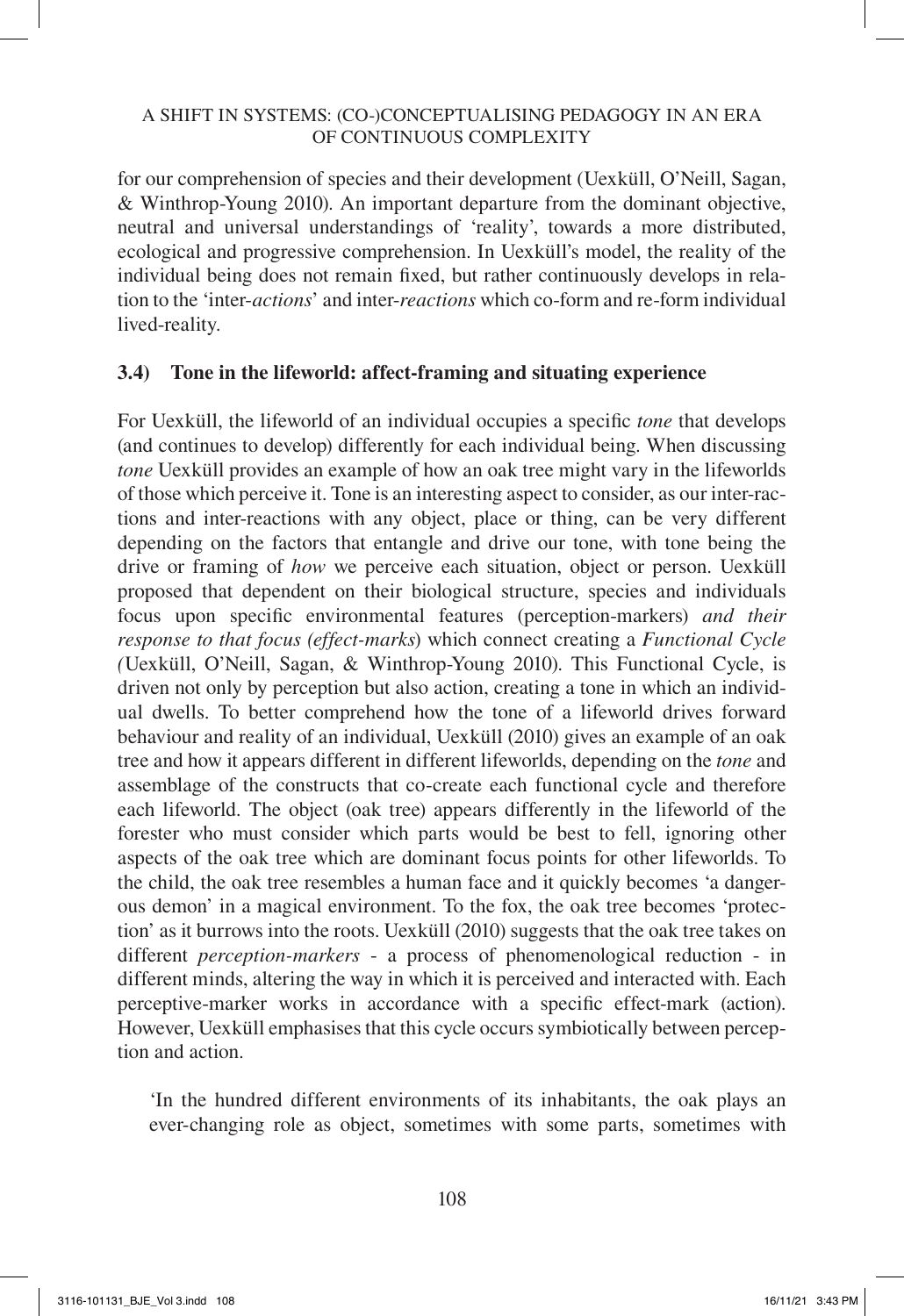others. The parts are alternately large and small. Its' wood is both hard and soft; it serves for attack and for defence'.

(Uexküll 2010 p 132)

Uexküll highlights that the tree holds a non-fixed perceptive-marker – it always remains as a *potential* rather than *actual* object. For Uexküll, the oak tree becomes an *abstraction* which is affect-framed by the *tone* of a lifeworld, which allows it to become different things to different individuals depending on the *tone* and specificity of their lifeworld. These *tones* give meaning to each abstraction and perpetuate a dwelling space which becomes the individuals' lifeworld – a timely meshwork of the progressive entanglements of an individuals' lifeworld. In relation to Uexkull's meaning-tones in an individuals' lifeworld, it is important to note that there must be *flexible sign relations* within the individuals' lifeworld (Kull, Magnus and Linask 2015) and this is particularly noticeable with children who are still navigating within an 'adult world', but are still negotiating the rules and expectations thrust upon them in their own developmental child or adolescent world.

'The subjective universe of the animal is always the relationship between the subject and its object within the environment, and the perceiving and acting organism is always engaged in its environment according to its needs'

(Kull, Magnus and Linask 2015 p 192)

It is significant to note that the individual cannot disentangle itself from its environment (of productive and progressive entanglements) and also that the individual is also driven by its own emergent needs. For this to happen Kull et al. (2015 p 192) state (with reference to Uexkull) that learners must '…first examine their own…[lifeworld]… and organization of their sensory and motor organs in their interaction, before making statements about the subjects they observe'. In terms of education, this highlights the very important and urgent need for teachers to firstly, examine their own productive and progressive perceptions and secondly, to better understand their own lifeworld. This must be acknowledged prior to creating a learning experience for another, particularly children and adolescents whom differ greatly in terms of the life-spaces they construct and live in (Farouk & Edwards 2020, Muchow, Mey & Gunther 2015).

### **3.5) Environment and the (co)creation of a Lifeworld**

A large focus of Uexkull's Umwelt work involves an individuals' *Environment,* which Uexküll defined as a space made up of multiple functional cycles, where the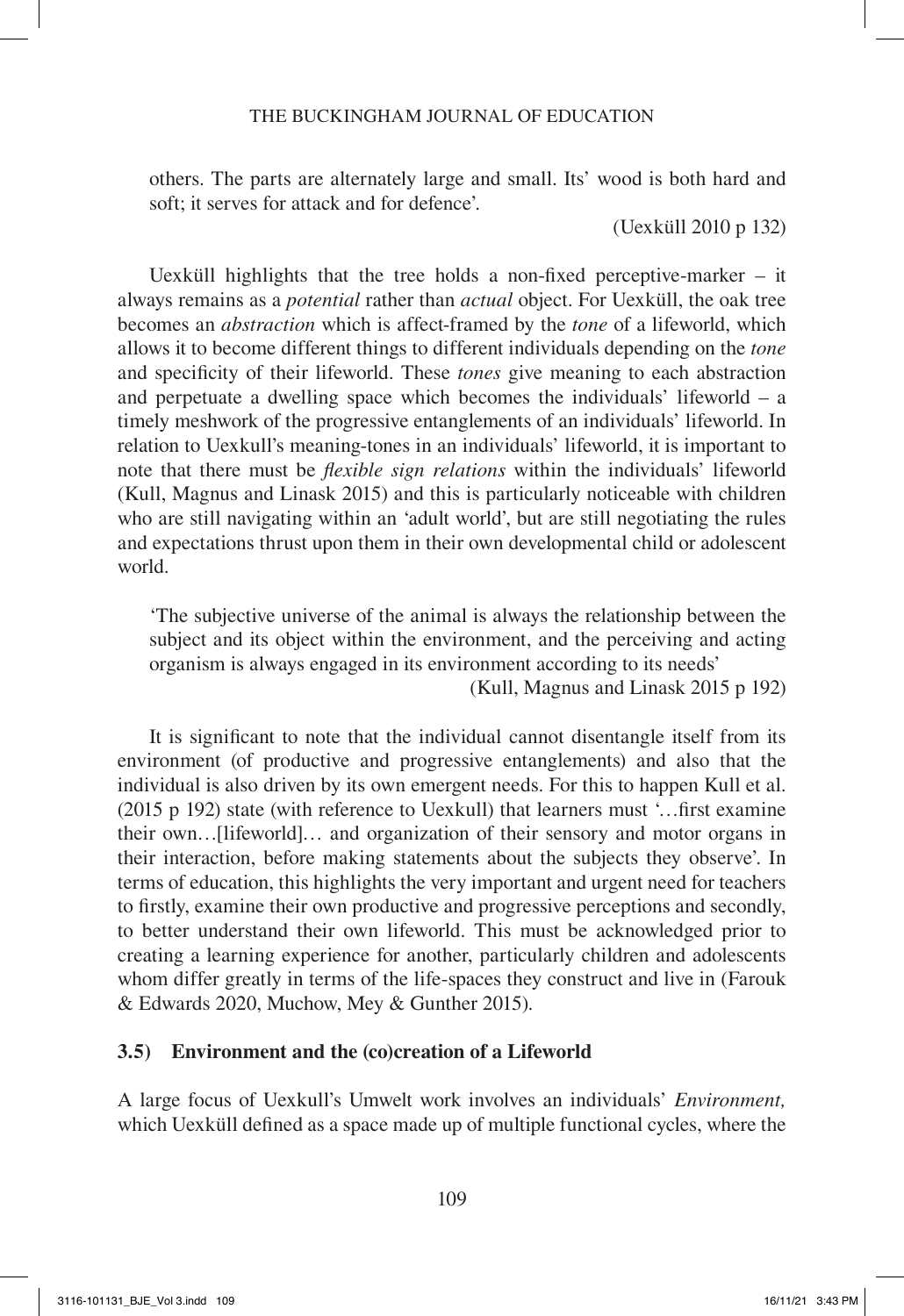functional cycle mirrors the complexity and specificity of its' subject and is of influence and utmost importance (Uexküll, O'Neill, Sagan, & Winthrop-Young 2010). The environment is created from a collection of multiple lifeworlds or productive entanglements (abstract and concrete) where the transactions each form a 'The Functional Cycle'. It is these transactions, through the entangled meshwork of objects, forces, and things that allow an individual being to bring forth a third aspect – their lived-reality - 'lifeworld' (see Uexküll, O'Neill, Sagan, & Winthrop-Young 2010). This can be understood as 'autopoiesis' (Varela et al. 2001) as the being brings forth something that did not previously exist (their lived reality lifeworld) but also through correspondence with its environment and relations, it is able to co-construct an ecological process of becoming (sustained growth). Poiesis is a dynamic process of correspondence and ecological becoming, which will be developed through this article. For Uexküll, the poiesis of an individuals' lifeworld occupies a specific *tone* that develops (and continues to develop) differently for each individual being.

In relation to instability in contemporary *environments* (Tønnessen 2003, 2009) also known as 'dancing landscapes 'which give rise to complexity (Page 2009), these in turn create rapid shifts in ontological states as the functional cycles may be intermittently intercepted by shifting perception-marks and effect-marks. Such an example can be understood in relation to navigating different spaces that require different judgements and values, spaces which are not fixed, but rather undergo continual cycles of unpredictable change such as social-media and the rapid expansion of technoetics (Floridi 2015, Ascott, Bast, Fiel, Jahrmann, and Schnell 2008). These newly formed and forming dynamic spaces impact the functional cycles in very different ways as the spatial and temporal navigation is not fixed. It is interesting to note that despite the progressive advancements and developments of science and technology, the autopoietic nature of the contemporary lifeworld can only be understood in relation to the developing structures that perpetuate it, which now include dominant technoetic influences. This paper considers updating and extending Uexküll's lifeworld model, to consider instability of dynamic hyperconnected and technological contemporary environments. If this idea is considered in relation to the way in which an individuals' perception informs their reality, then it can be understood that the developing minds of adolescents could be driven by different factors than adults as they *consume* and *create*/produce their lifeworlds in different ways depending on their 'tone' and entanglements, (see Muchow 2015, Ingold 2000, Piaget 2001 and 2000, Arnheim 1947) even if some of the stands of influence are shared. The poiesis of such can be very different and thus will demand a different approach in aiding the navigation of the emergent properties that form between these different developing relations.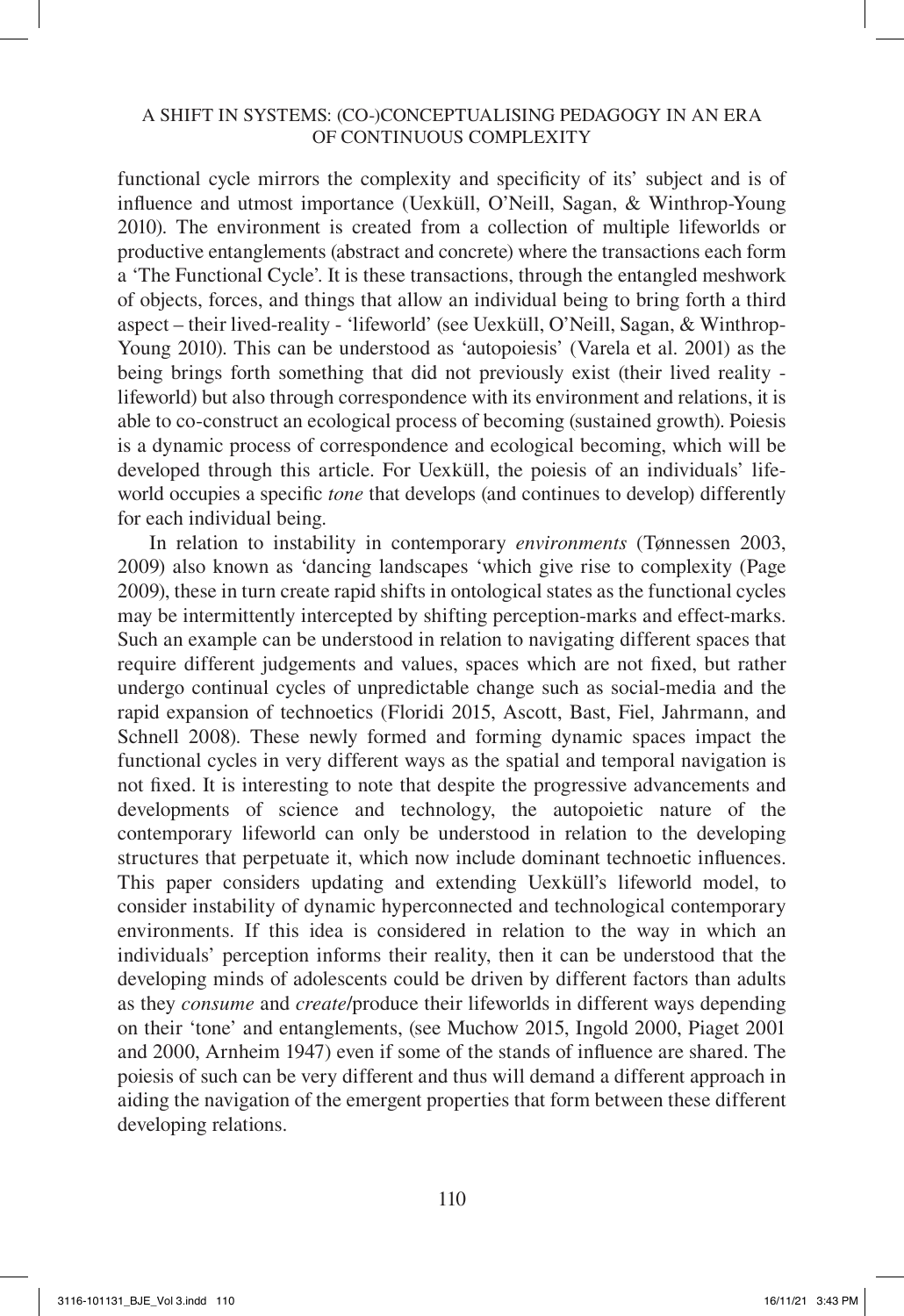Over the course of a century or more, Uexkull's ideas have developed (Muchow 1934/2015, Ihde 1990, Varela, Thompson & Rosch 1991, Haraway 2016) and complexified. By our time 'lifeworld' has become extended to a global scale. Hyperconnectivity (Floridi 2015) has increased complexity in contemporary globally connected-landscapes which under-go rapid cycles of change – also referred to as 'dancing landscapes' (Page 2009) due to the constant shifting and fluctuations of 'becoming-with' in a complex, hyperconnected era. Haraway's (2016) concept of *symbiogenesis* (2016) presents an analysis in which life-lived becomes a tangled meshwork of sympoeitic structures - a field perhaps, of strongly and weakly interacting forces that co-influence and co-construct our emergent ontological progression. This way of self-understanding suspends the existence of a singular reality recognising instead a mutable momentary collision where development occurs in any individual being or as Haraway (2016) puts it; a process of continual symbiogenesis – the becoming-with – a shared reality, rather than becoming (solely) individually. This idea extends the entangled reality of Heidegger's *'being*-*in*-the-world' (1967) by placing emphasis on *becoming*-*with*the-world (Haraway 2016).

### **4) SYMBIOGENESIS AND SYMPOIESIS: PEDAGOGICAL DEVELOPMENTS REQUIRED FOR POIETIC SYSTEMS**

*Sympoiesis* as "collectively-producing systems that do not have self-defined spatial or temporal boundaries. Information and control are distributed among components".

> *Sympoiesis* as referred to by Haraway (2016, p 33) based on environmentalist M. Beth Dempster's terminology (1998).

This definition, despite being over a decade old, highlights the shift in societal behaviours and global-communication of today. The acceleration of technological mediation (through rapid advancements such as the internet and social media platforms) appears to have rapidly increased the amount of information we consume and 'become-with'. Giddens' structuralism (Lamsal, M. 2012) is helpful in considering how these entanglements are productively developing the means by which our social and cultural stratas and routines are held in place, informing our development. However, Haraway (2016) places less emphasis on human-agency, and develops a wider, holistic understanding of how *non-human* forces have just as much agency with shaping eco-systems and thoughts. In relation to Haraway's reference to *sympoiesis*, this concept sheds light on how systems might be better considered in such an era. Information and control systems such as educational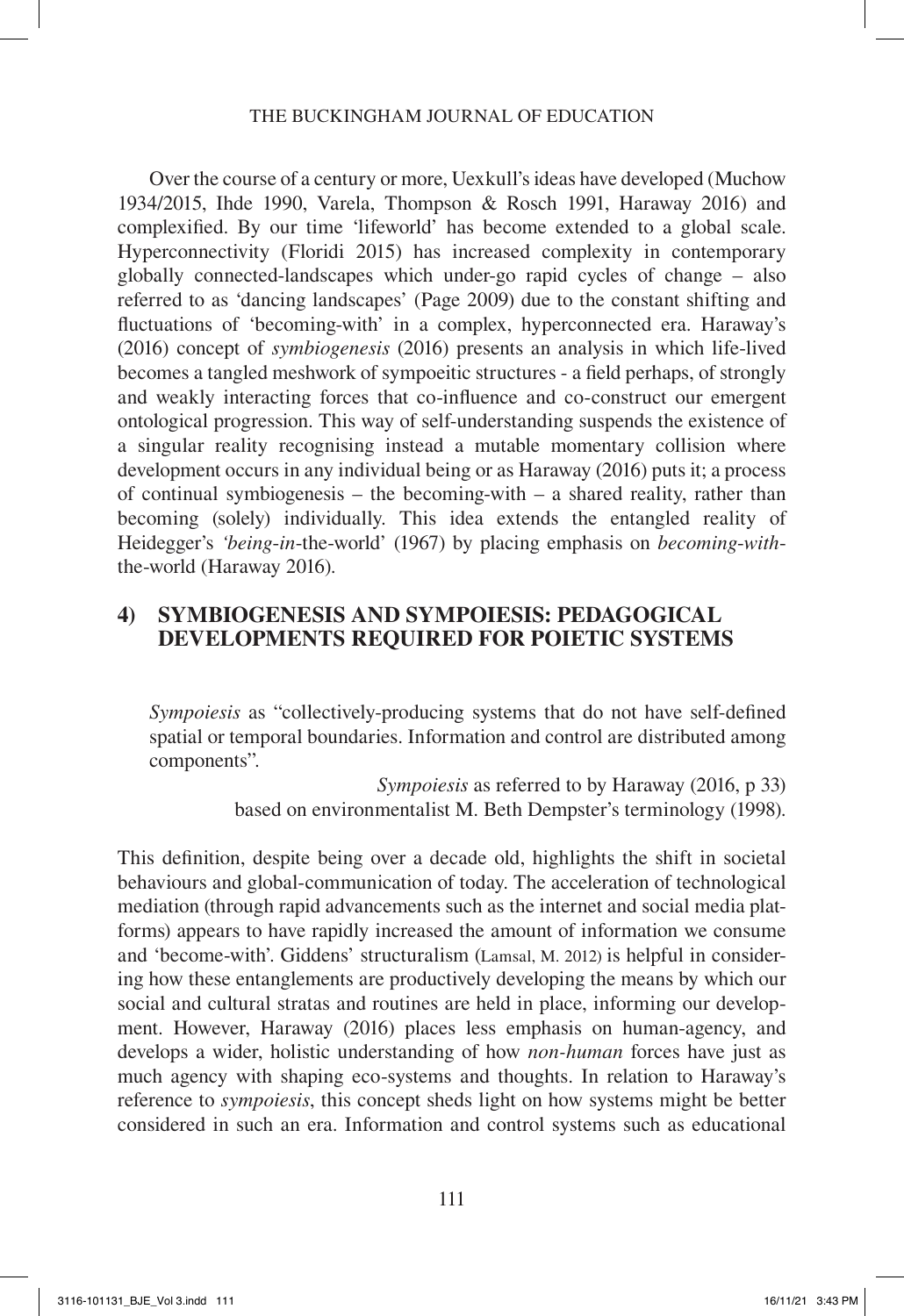institutes would benefit from re-considering their position in relation to how they co-form and promote ways of thinking, abstracting and becoming. In an era where information is available at the touch of a button, distribution and comprehension of information become a different issue than previously understood (Floridi 2015). To better understand the complex meshwork of symbiogenesis (Haraway 2016), it is helpful to consider this symbiotic co-constructive dependence through a *lifeworld* model that allows for an enactive analysis to be read. Pedagogy needs to develop an awareness of how tones of adolescent lifeworlds inform, co-form and transform adolescent reality and learning (Mille et al., 2016, Sharples et al. 2015). A lifeworld model of pedagogy or a *pedagogy of poiesis*, can be used to suitably abstract the sympoeitic nature of the contemporary teen by rendering visible the developing, timely and entangled ontology. A materialised lifeworld allows each individual to begin to question the way in which it is constructed and entangled as it renders visible the timely *metaplasticity.* It is possible to read this concreated thinking through an enactive approach, which could be used to analyse individual adolescent metaplasticity and develop pedagogy that can have maximum impact on facilitating learning (as it will be framed individually in a way that targets specifics of each students' entanglements).

Further research into adolescent abstraction processes would benefit this development by considering the process of abstraction, not as outcome, but rather as a process of ontological rendering. Such processes are often used in arts practices, where material *matters* the developing perceptions of artists by making them visible and therefore more tangible.

# **5) CONCLUSION**

Technology has always been a disruptive influence that drastically alters systems and habits (Ascott, Bast, Fiel, Jahrmann, and Schnell 2008, Wang, Tucker, Haines, 2012). An urgent departure from dualistic philosophical ideas in education needs to be further considered as children and teens are not living *in* two separate worlds – they live *between* the emergent world co-constructed between the cyber and material – the socio-technical world (Beavis, 2013) If abstract entanglements and complexity are better considered in relation to a developing globalized, technological and hyperconnected society, then it can be understood that both the teacher and student co-create the learning process which becomes and emergent property of co-communication and co-development for both teacher and student alike (Matheson, R. & Sutcliffe, M. 2017, Ryan, A. and Tilbury, D. 2013). It is imperative that we consider the implications of the worlds we co-construct as the emergence of such perpetuate the ontology and ecology of future generations. As Haraway (2016, p35) states 'It matters what thoughts think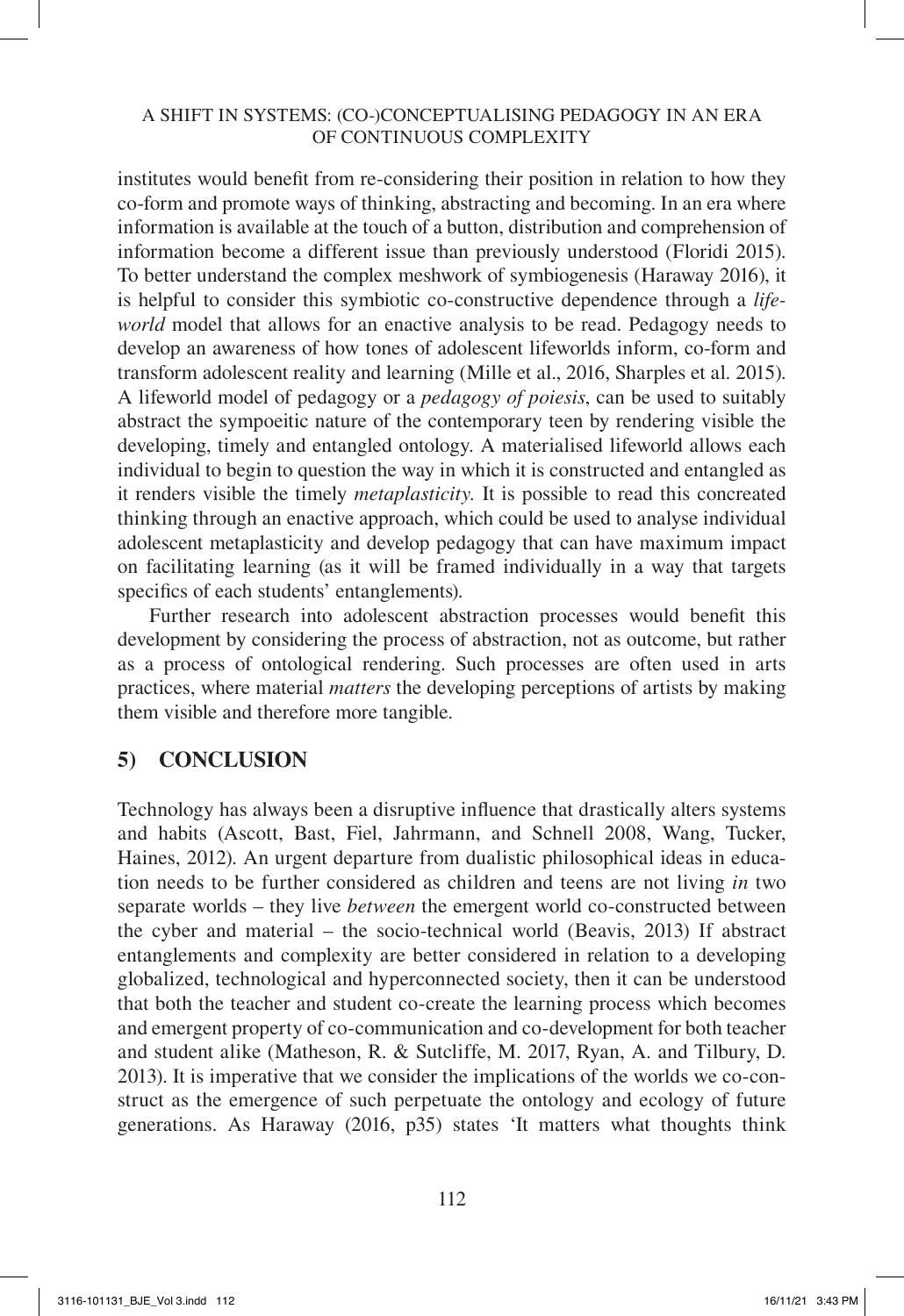thoughts…[and what thoughts we don't think]…It matters what knowledges knows knowledges… [and whose knowledges we don't know]…it matters what stories tell stories…[and whose stories we don't tell]'. If education shifts towards an enacted techno-poietic model, this would alter the way in which we think about learning and curriculum design. It would be far more beneficial to develop our students with an awareness that spans beyond metacognitive comprehension, and informs the means by which they comprehend their own entanglements. This in turn would develop an informed agency to better impact not only metacognitive ability, but development of a successful pedagogy that does not out-date but rather un-tangles the complexities of ontology in each era.

As Donna Haraway (2016, p 35) acknowledges;

'It matters what thoughts think thoughts. It matters what knowledges knows knowledges. It matters what relations relate relations. It matters what worlds world worlds'

And I would like to add that; it also matters what (and how) we teach and develop our students, as in turn they shape the way in which society evolves in relation to its' productive entanglements.

## **REFERENCES**

- Atkinson, D. (2011) *Art, Equality and Learning: Pedagogies Against the State*, Rotterdam: Sense Publishers
- Ascott, R., Bast, G., Fiel, W., Jahrmann, M., and Schnell, R. (eds) (2008). *New Realities: Being Syncretic*, Berlin, Basel: Birkhäuser
- Barad, K (2007) *Meeting the Universe Halfway: Quantum Physics and the Entanglement of Matter and Meaning*. USE: Duke University Press
- Beavis, C. (2013) 'Young People, New Media and Education: Participation and Possibilities'. *Social Alternatives*. P39–44.
- Buchanan, B. (2008) *Onto-Ethologies: The Animal Environments of Uexküll, Heidegger, Merleau-Ponty, and Deleuze*. State University of New York Press: New York
- bell hooks (2000) *Feminism is for Everybody: Passionate Politics*. Pluto Press: London
- Bueno-Guerra N (2018) 'How to Apply the Concept of Umwelt in the Evolutionary Study of Cognition'. *Front. Psychol*. 9:2001. Available from: https:// www.frontiersin.org/articles/10.3389/fpsyg.2018.02001/full [Accessed 1st July 2021]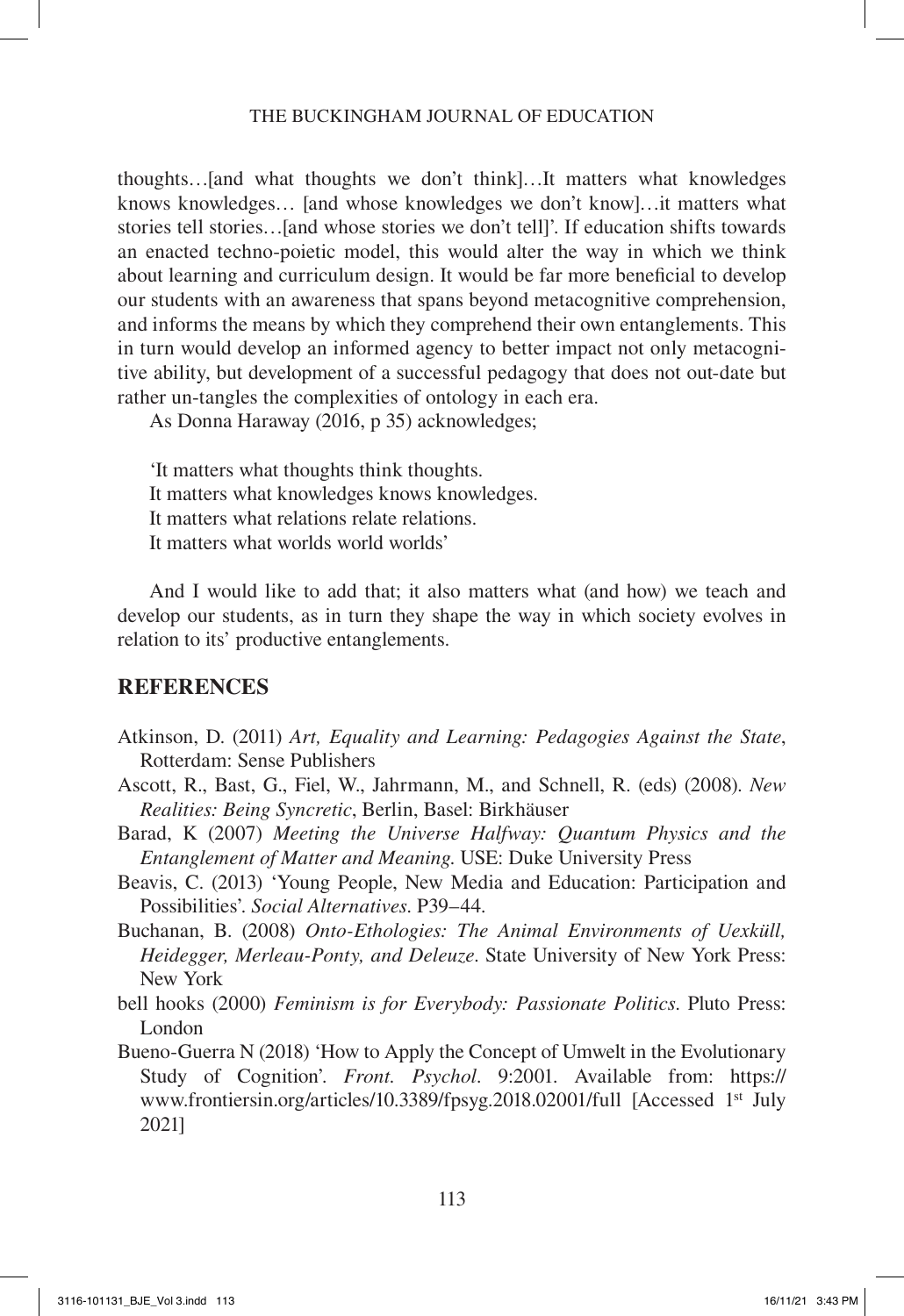- Bawa, P. (2017), 'Making Sense of Making Meaning, the Semiotic Way: Emotional Journey of a Novice Learner', *The Qualitative Report,* vol. 22, no. 1, pp. 73–104. Available from: https://doi.org/10.46743/2160-3715/2017.2577 [Accessed on 31st May 2021]
- McLeod, S. A. (2018, January, 21). *Skinner operant conditioning*. Simply Psychology. Availabe from: https://www.simplypsychology.org/operant -conditioning.html [Accessed on 1st May 2021]
- Braidotti (2019) *Posthuman knowledge*. Cambridge: Polity Press
- Bozalek, Braidotti, Shefer and Zembylas (2018) *Socially Just Pedagogies: Poshumanist, Feminist and Materialist Perspectives in Higher Eductaion*. London: Bloomsbury
- Efland, A. (1990) *A History of Art Education Intellectual and Social Currents in Teaching the Visual Arts.* New York: Teachers College Press
- Floridi, L. (Ed.). (2015) *The Onlife manifesto: Being human in a Hyperconnected Era*. Oxford: Springer
- Farouk, S. & Edwards, S. (2020) 'Narrative counselling for adolescents at risk of exclusion from school', *British Journal of Guidance & Counsellin*g. Available from: https://www.tandfonline.com/doi/abs/10.1080/03069885.2020.1729342 ?journalCode=cbjg20 [Accessed 4<sup>th</sup> July 2021]
- Ginn, F (2014) 'Jakob von Uexküll Beyond Bubbles: On Umwelt and Biophilosophy', *Science as Culture,* 23:1, 129–134. Available from https://www.tandfonline. com/doi/abs/10.1080/09505431.2013.871245 [Accessed 3rd May 2021]
- Hazell, W (2021) 'Getting children to catch up on lost learning will take three years, says Ofsted boss Amanda Spielman'*. Inews*. Article. [online]. Available from: https://inews.co.uk/news/education/children-catch-up-lost-learning-yearsofsted-amanda-spielman-1007142 [Accessed on May 19th 2021]
- Ingold, T. (2000) *The perception of the environment*. New York and London. Routledge.
- Ihde, D (1990) *Technology and the Lifeworld: From Garden to Earth*. Bloomingdon and Indianapolis Indiana University Press.
- Kull, Magnus and Linask (2015) *Applying Jakob von Uexkull's Concept of Umwelt to Human Experience and Development*, in The Life space of the Urban Child: Perspectives on Martha Muchow's classic study. Routledge, Taylor & Francis Group: London and New York
- Kallio, K. P., (2018) 'Not In The Same World: Topological Youths, Topographical Policies', *Geographical Review,* 108:4, 566–591. Available from: https://doi .org/10.1111/gere.12266 [Accessed on 20th June 2021]
- Lamsal, M. (2012) 'The Structuration Approach of Anthony Giddens'. *Himalayan Journal of Sociology and Anthropology*, *5*, 111–122. Available from: https://doi .org/10.3126/hjsa.v5i0.7043 [Accessed 21st June 2021]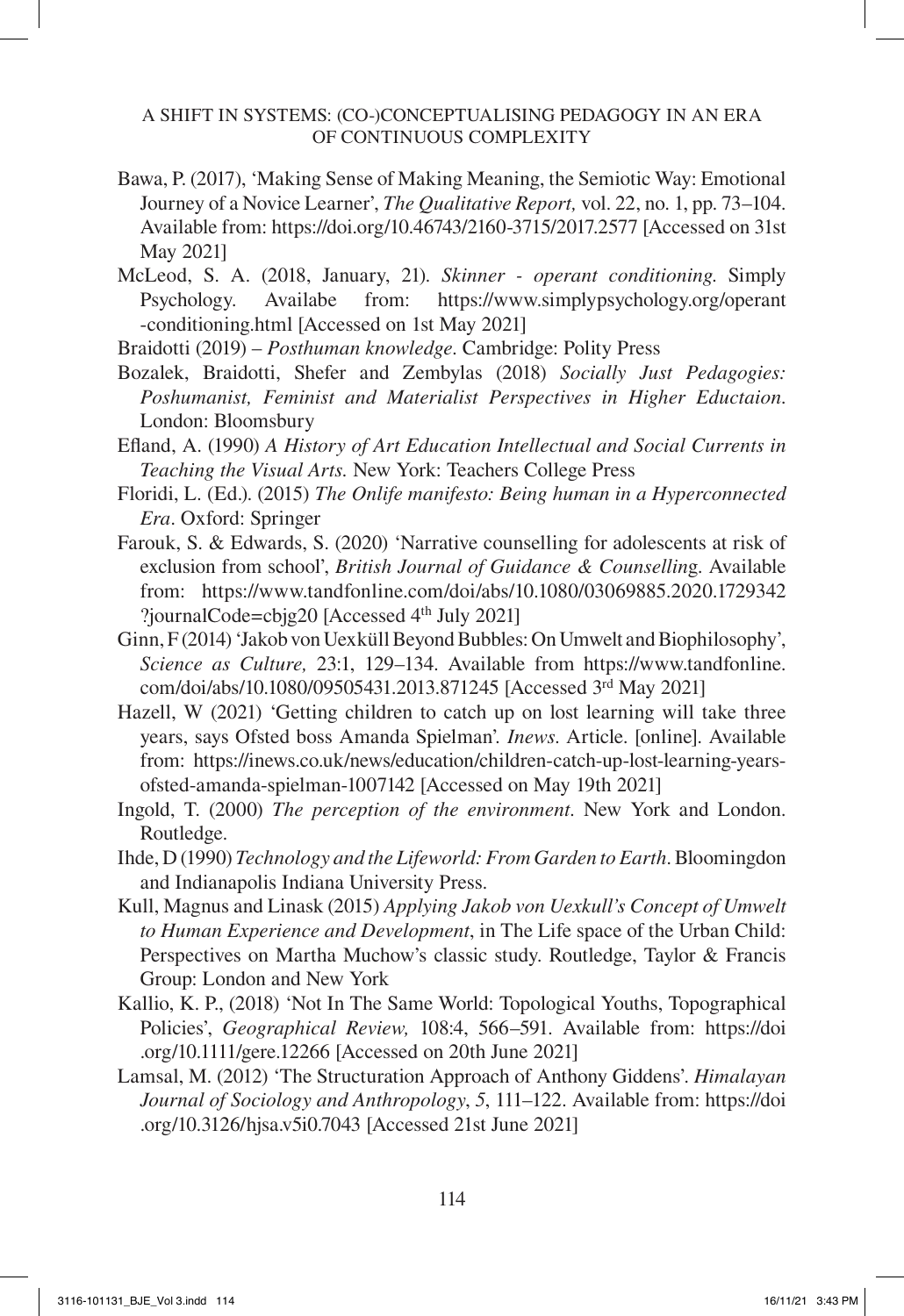- Luke, A. and Luke, C. (2001) 'Adolescence Lost/Childhood Regained: on Early Intervention and the Emergence of the Techno-Subject', *Journal of Early Childhood Literacy*, 1(1), pp. 91–120. Available from: https://journals.sagepub .com/doi/10.1177/14687984010011005 [Accessed May 2nd 2021]
- Muchow, M (1934/2015) *The Life Space of the Urban Child: Perspectives on Martha Muchow's Classic Study*, Gunter Mey and Hartmut Guntheer. Published 2017 by Routledge: New York. Copyright 2015 by Taylor Francis.
- McGregor, G. (2013). 'Beyond 'Y' and other stereotypes: Exploring the experience of youth in the 21st Century'. *Social Alternatives*. 32. 4–5. Available from: https://www.researchgate.net/publication/267630538\_Beyond\_'Y'\_and\_other stereotypes Exploring the experience of youth in the 21st Century -Reflections on being a member of 'Gen Y'/citation/download [Accessed] on 1st July 2021]
- Mille, D., Costa, E., Haynes N., McDonald, T., Nicolescu, R., Sinanan, J., Spyer, J., Venkatraman, S., and Wang, X., (2016) 'How the World Changed Social Media'. E-book. Open-access. UCL Press: London. Available from: https://www .uclpress.co.uk/products/83038 [Accessed 3rd July 2021]
- Mingers, J and Willcocks, L (2004) *Social Theory and Philosophy for Information Systems*. John Wiley & Sons Ltd: Chichester, England
- Page, S., E. (2009) 'Understanding Complexity'. Audiobook. *The Great Courses*. Virginia: The Teaching company. Available from: Audible [Accessed January 2021]
- Pringle, E and DeWitt, J. (2014) *Perceptions, Processes and Practices around Learning in an Art Gallery*. *Tate Papers*, [online] no.22, Autumn 2014, https:// www.tate.org.uk/research/publications/tate-papers/22/perceptions-processes-and -practices-around-learning-in-an-art-gallery [Accessed on 08th August 2020]
- Piaget, J (2001): *The Language and Thought of the Child* (Routledge Classics) Paperback. Routledge.
- Piaget, J. (1954). *The construction of reality in the child* (M. Cook, Trans.). New York, NY, US: Basic Books
- Samuelsson, U. & Olsson, T. (2014) *'*Digital Inequality in Primary and Secondary Education: Findings from a Systematic Literature Review'. *Media and Education in the Digital Age: Concepts, Assessments, Subversions.* Ed. Stocchetti, M. Peter Lang: Berlin. [Ebook] Available from: https://library.oapen .org/bitstream/id/dc723f64-b787-434b-a2e5-df232688483c/1004272.pdf [accessed 5th July 2021]
- Sharples, M; Adams, An; Alozie, N; Ferguson, R; FitzGerald, E; Gaved, M; McAndrew, P; Means, B; Remold, J; Rienties, B; Roschelle, J; Vogt, K; Whitelock, D and Yarnall, L (2015) *'Innovating Pedagogy 2015: Open University Innovation Report 4'. The Open University*.